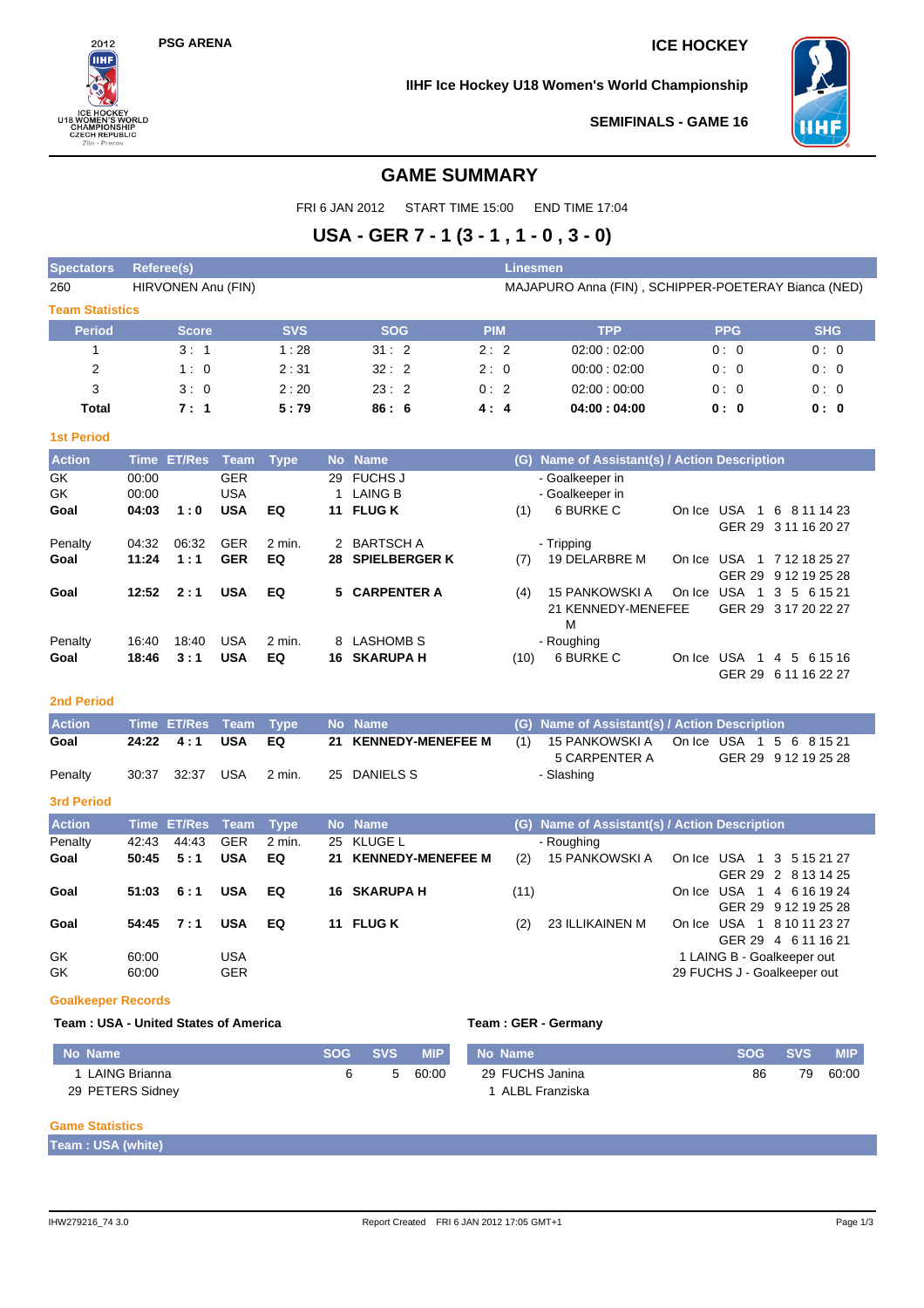



# **IIHF Ice Hockey U18 Women's World Championship**



# **SEMIFINALS - GAME 16**

|                    | <b>Head Coach: LINSTAD Heather</b><br><b>Shots on Goal</b> |                |                |                |             |                |          |                |        |                |                |                |                             |             |
|--------------------|------------------------------------------------------------|----------------|----------------|----------------|-------------|----------------|----------|----------------|--------|----------------|----------------|----------------|-----------------------------|-------------|
| <b>No Pos</b>      | <b>Name</b>                                                | G              | A              | P              | <b>PIM</b>  | $FO+$          | FO-      | <b>FO+/-</b>   | FO%    |                | $\overline{2}$ | 3              | <b>TS</b><br>O <sub>T</sub> | $+/-$       |
| 5 F                | CARPENTER Alex +C                                          |                |                | 2              | 0           | 16             | 4        | 12             | 80.00  | 8              | 2              |                | 11                          | $+4$        |
| D<br>6             | <b>BURKE Courtney (BP)</b>                                 | 0              | $\overline{2}$ | 2              | 0           | 0              | 0        | 0              | 0.00   | 2              | 3              | $\overline{2}$ | $\overline{7}$              | $+5$        |
| D<br>8             | <b>LASHOMB Samantha</b>                                    | 0              | $\mathbf 0$    | 0              | 2           | $\mathbf 0$    | 0        | 0              | 0.00   | 3              | $\Omega$       | 0              | 3                           | $+3$        |
| F<br>15            | PANKOWSKI Anne                                             | 0              | 3              | 3              | $\mathbf 0$ | $\mathbf 0$    | 0        | 0              | 0.00   | 3              |                | $\overline{2}$ | 6                           | $+4$        |
| 21 F               | <b>KENNEDY-MENEFEE Maryanne</b>                            | $\overline{2}$ |                | 3              | $\mathbf 0$ | $\mathbf 0$    | $\Omega$ | $\Omega$       | 0.00   | 1              | 3              |                | 5                           | $+3$        |
| 4 D                | <b>STECKLEIN Lee</b>                                       | 0              | 0              | 0              | 0           | 0              | 0        | 0              | 0.00   | 0              | 1              | 4              | 5                           | $+2$        |
| F<br>16            | <b>SKARUPA Haley</b>                                       | 2              | 0              | 2              | 0           | 0              | $\Omega$ | 0              | 0.00   | 5              | 3              | 3              | 11                          | $+2$        |
| D<br>17            | <b>HAMPTON Jordan</b>                                      | $\Omega$       | 0              | 0              | 0           | 0              | $\Omega$ | $\Omega$       | 0.00   | 0              | 0              | 0              | 0                           | $\mathbf 0$ |
| F<br>19            | SAVAGE Paige                                               | 0              | $\Omega$       | $\Omega$       | $\Omega$    | 0              |          | $-1$           | 0.00   | 1              | 2              | 0              | 3                           | $+1$        |
| 24 F               | <b>TRIVIGNO Dana</b>                                       | 0              | $\Omega$       | 0              | $\Omega$    | 14             | 4        | 10             | 77.78  | 1              | 3              | 1              | 5                           | $+1$        |
| 7 D                | <b>MASTEL Briana</b>                                       | 0              | 0              | 0              | 0           | 0              | 0        | 0              | 0.00   | 0              | 0              | 0              | 0                           | $-1$        |
| 12 F               | <b>SCHIPPER Kate</b>                                       | 0              | 0              | 0              | 0           | 0              | 0        | 0              | 0.00   | 1              | 5              | 0              | 6                           | $-1$        |
| F<br>18            | <b>CAMERANESI Dani</b>                                     | 0              | 0              | 0              | 0           | $\overline{7}$ | 5        | 2              | 58.33  | $\overline{2}$ | $\overline{2}$ | 0              | 4                           | $-1$        |
| F<br>25            | <b>DANIELS Sydney</b>                                      | 0              | 0              | $\Omega$       | 2           | $\mathbf 0$    | $\Omega$ | 0              | 0.00   | 1              | 1              | 3              | 5                           | $-1$        |
| 27 D               | <b>JOHNSON Kaliya</b>                                      | 0              | 0              | 0              | 0           | $\mathbf 0$    | 0        | 0              | 0.00   | $\mathbf 0$    | $\overline{2}$ |                | 3                           | $+1$        |
| 3<br>D             | <b>RACHLIN Natasha</b>                                     | 0              | 0              | 0              | 0           | 0              | 0        | 0              | 0.00   | 0              | 0              | 0              | 0                           | $+2$        |
| F<br>10            | <b>CROSSMAN Demi</b>                                       | 0              | 0              | $\Omega$       | 0           | 2              | $\Omega$ | 2              | 100.00 | 0              | 1              | $\Omega$       | 1                           | $+1$        |
| F<br>11            | <b>FLUG Kate</b>                                           | 2              | 0              | $\overline{2}$ | 0           | 1              |          | 0              | 50.00  | 1              |                | 4              | 6                           | $+2$        |
| F<br>14            | D OENCH Miye                                               | 0              | $\Omega$       | 0              | 0           | 0              | $\Omega$ | 0              | 0.00   | 1              |                | 0              | 2                           | $+1$        |
| 23 F               | <b>ILLIKAINEN Molly</b>                                    | 0              | 1              |                | $\Omega$    | $\overline{7}$ | 5        | $\overline{2}$ | 58.33  | 1              |                |                | 3                           | $+2$        |
| GK<br>$\mathbf{1}$ | <b>LAING Brianna</b>                                       | 0              | 0              | 0              | 0           |                |          |                |        | 0              | 0              | 0              | 0                           |             |
| GK<br>29           | <b>PETERS Sidney</b>                                       | 0              | 0              | 0              | 0           |                |          |                |        | 0              | 0              | $\Omega$       | 0                           |             |
| Total              |                                                            | 7              | 8              | 15             | 4           | 47             | 20       | 27             | 70.15  | 31             | 32             | 23             | 86                          |             |

| Team : GER (black) |                                   |   |          |                |              |       |             |          |       |                |                      |                |           |                |              |
|--------------------|-----------------------------------|---|----------|----------------|--------------|-------|-------------|----------|-------|----------------|----------------------|----------------|-----------|----------------|--------------|
|                    | <b>Head Coach: BECKER Maritta</b> |   |          |                |              |       |             |          |       |                | <b>Shots on Goal</b> |                |           |                |              |
| <b>No Pos</b>      | <b>Name</b>                       | G | A        | P              | <b>PIM</b>   | $FO+$ | FO-         | $FO+/-$  | FO%   | 1              | $\overline{2}$       | 3              | <b>OT</b> | <b>TS</b>      | $+/-$        |
| 9 D                | <b>UJCIK Jessica</b>              | 0 | 0        | 0              | 0            | 0     | 0           | 0        | 0.00  | 0              | 0                    | $\mathbf 0$    |           | $\mathbf 0$    | $-1$         |
| 12 D               | FIEGERT Anna-Maria +C             | 0 | 0        | 0              | 0            | 0     | $\Omega$    | 0        | 0.00  | 0              | 0                    | 0              |           | 0              | $-1$         |
| 19<br>$\mathsf{F}$ | DELARBRE Marie +A                 | 0 |          | 1              | 0            | 3     |             | 2        | 75.00 | 0              | $\overline{2}$       |                |           | 3              | $-1$         |
| $\mathsf{F}$<br>25 | <b>KLUGE Laura</b>                | 0 | 0        | $\Omega$       | 2            | 5     | 13          | -8       | 27.78 | 0              | $\mathbf 0$          | 0              |           | 0              | $-2$         |
| 28 F               | <b>SPIELBERGER Kerstin</b>        | 1 | $\Omega$ | 1              | $\mathbf{0}$ | 0     | $\Omega$    | $\Omega$ | 0.00  | 2              | $\Omega$             | $\Omega$       |           | $\overline{2}$ | $-1$         |
| 4 D                | <b>WAGNER Theresa</b>             | 0 | 0        | 0              | 0            | 0     | 0           | 0        | 0.00  | 0              | 0                    | 0              |           | 0              | $-1$         |
| F<br>6             | <b>HARINGER Melanie</b>           | 0 | 0        | 0              | 0            | 5     | 16          | $-11$    | 23.81 | 0              | 0                    | 0              |           | $\mathbf 0$    | $-2$         |
| F<br>11            | <b>SEITZ Julia</b>                | 0 | $\Omega$ | $\Omega$       | 0            | 0     | 2           | $-2$     | 0.00  | 0              | 0                    | $\Omega$       |           | $\Omega$       | $-3$         |
| $\mathsf{F}$<br>16 | <b>ENGEL Katja-Lisa</b>           | 0 | 0        | 0              | 0            | 0     | 0           | 0        | 0.00  | 0              | 0                    | 0              |           | 0              | $-3$         |
| $\mathsf{D}$<br>21 | <b>FRITZ Theresa</b>              | 0 | $\Omega$ | $\Omega$       | 0            | 0     | $\Omega$    | $\Omega$ | 0.00  | $\Omega$       | $\Omega$             | $\Omega$       |           | $\Omega$       | $-1$         |
| 3 F                | <b>LUBBERT Michelle</b>           | 0 | 0        | 0              | 0            | 7     | 15          | -8       | 31.82 | 0              | 0                    | 0              |           | 0              | $-2$         |
| 17 F               | <b>KARPF Bernadette</b>           | 0 | 0        | 0              | 0            | 0     | $\Omega$    | $\Omega$ | 0.00  | 0              | 0                    |                |           | 1              | $-1$         |
| F<br>20            | <b>SCHMID Marie-Kristin</b>       | 0 | 0        | 0              | 0            | 0     | $\Omega$    | 0        | 0.00  | 0              | 0                    | $\Omega$       |           | $\mathbf 0$    | $-2$         |
| 22<br>D            | REIMANN Dana +A                   | 0 | 0        | 0              | 0            | 0     | $\mathbf 0$ | $\Omega$ | 0.00  | 0              | 0                    | 0              |           | 0              | $-2$<br>$-3$ |
| 27 D               | <b>SCHEUERLEIN Muriel</b>         | 0 | 0        | $\Omega$       | 0            | 0     | $\Omega$    | $\Omega$ | 0.00  | 0              | $\Omega$             | $\Omega$       |           | 0              |              |
| 2 D                | <b>BARTSCH Anne</b>               | 0 | 0        | 0              | 2            | 0     | 0           | 0        | 0.00  | 0              | 0                    | 0              |           | 0              | $-1$         |
| 8 F                | <b>BAUER Leonie</b>               | 0 | 0        | 0              | 0            | 0     | 0           | 0        | 0.00  | 0              | 0                    | 0              |           | 0              | $-1$         |
| 13 D               | VOOG Ann-Kathrin                  | 0 | 0        | 0              | 0            | 0     | $\Omega$    | $\Omega$ | 0.00  | 0              | 0                    | $\Omega$       |           | $\Omega$       | $-1$         |
| 14 F               | <b>GASDE Vanessa</b>              | 0 | 0        | 0              | 0            | 0     | 0           | $\Omega$ | 0.00  | 0              | 0                    | 0              |           | 0              | $-1$         |
| 15 F               | <b>SWIKULL Larissa</b>            | 0 | $\Omega$ | $\Omega$       | 0            | 0     | $\Omega$    | $\Omega$ | 0.00  | $\Omega$       | $\Omega$             | $\Omega$       |           | 0              | $\mathbf 0$  |
| GK<br>$\mathbf 1$  | <b>ALBL Franziska</b>             | 0 | 0        | 0              | 0            |       |             |          |       | 0              | 0                    | 0              |           | 0              |              |
| 29 GK              | FUCHS Janina (BP)                 | 0 | 0        | 0              | 0            |       |             |          |       | 0              | 0                    | 0              |           | 0              |              |
| <b>Total</b>       |                                   | 1 | 1        | $\overline{2}$ | 4            | 20    | 47          | -27      | 29.85 | $\overline{2}$ | $\overline{2}$       | $\overline{2}$ |           | 6              |              |